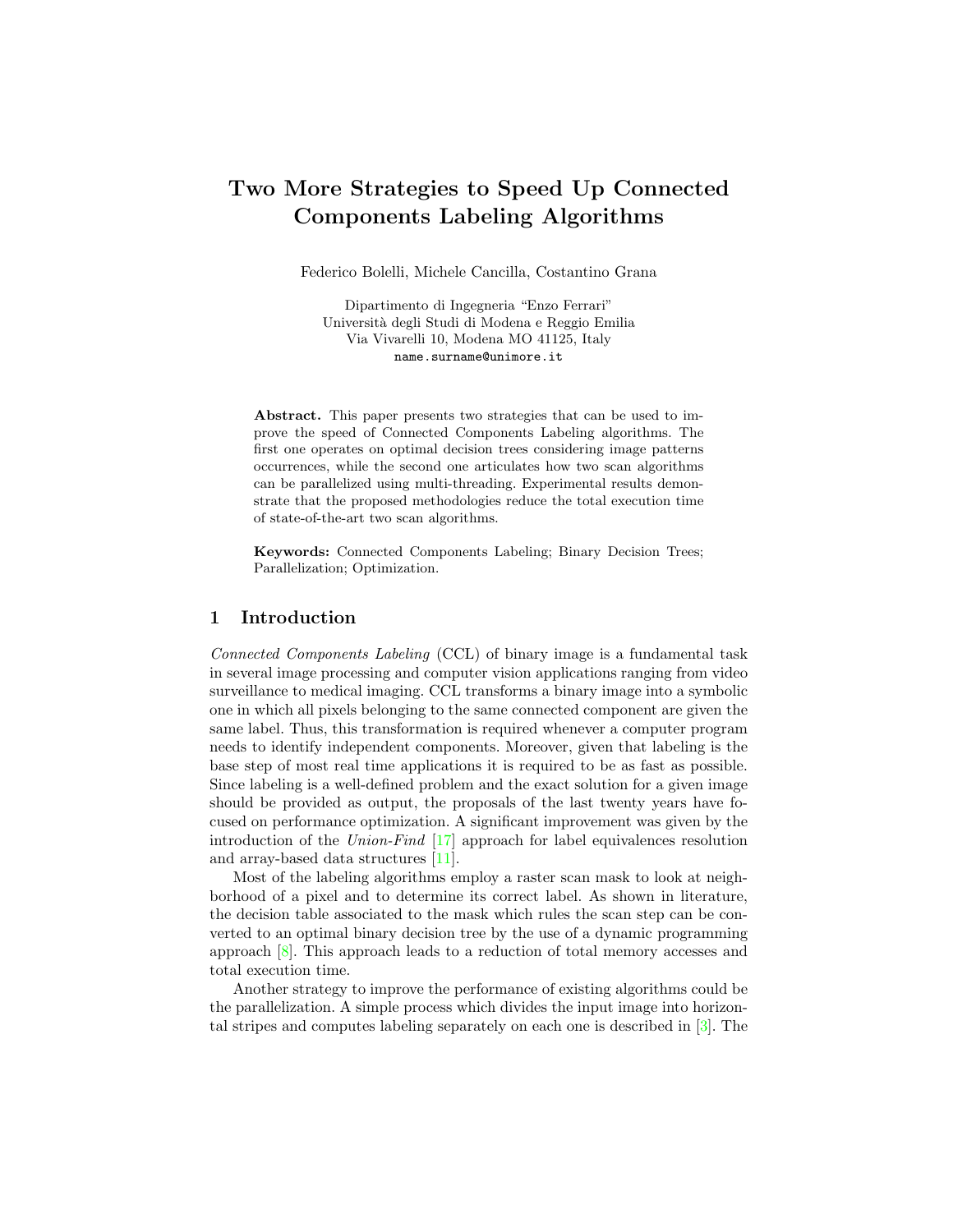<span id="page-1-1"></span>

Fig. 1: (a) Masks used to compute labels of pixel x by SAUF algorithm, (b) its associated OR-decision table. Finally, (c) is the mask used to compute label of pixels o, p, s, and t by the BBDT algorithm.

general problem of Connected Components Labeling on parallel architecture was exhaustively threated in a theoretical way by [\[1\]](#page-10-4).

Recently, our research group released an open source C++ framework for performance evaluation of CCL algorithms. The benchmarking system called YAC-CLAB [\[7\]](#page-10-5) (acronym for Yet Another Connected Components Labeling Benchmark) collects, runs, and tests the state-of-the-art labeling algorithms over an extremely variety of different datasets solving the problem of fair evaluation of different strategies. Results shown in this paper are produced using this tool.

With this work we experiment two strategies to improve the performance of Connected Components Labeling applying them to the SAUF (Scan Array Union Find) algorithm proposed by Wu et al. [\[18\]](#page-10-6) and BBDT (Block Based with Decision Tree) strategy proposed by Grana *et al.*  $[8]$ . Firstly, we have transformed the decision trees used by both the algorithms considering the occurrence probability of each pattern in a mask and on a reference dataset. Secondly, we have parallelized both the algorithms, evaluating the benefits and limits of different approaches. Then we have tested all resulting algorithms on different datasets and environments to highlights their different behaviors.

The rest of this paper is organized as follows: in Section [2](#page-1-0) we give an overview of existing Connected Components Labeling algorithms; Sections [3](#page-2-0) and [4](#page-4-0) contain the description of the implemented strategies, which are then evaluated in Section [5.](#page-6-0) Finally, we draw the conclusions in Section [6.](#page-9-0)

## <span id="page-1-0"></span>2 Previous Works

Connected Components Labeling has a very long story full of different strategies that can be classified in three different main groups:

– Raster Scan algorithms which scan the image exploiting a mask (see for instance Figure [1\)](#page-1-1) and solve equivalences between labels using different strate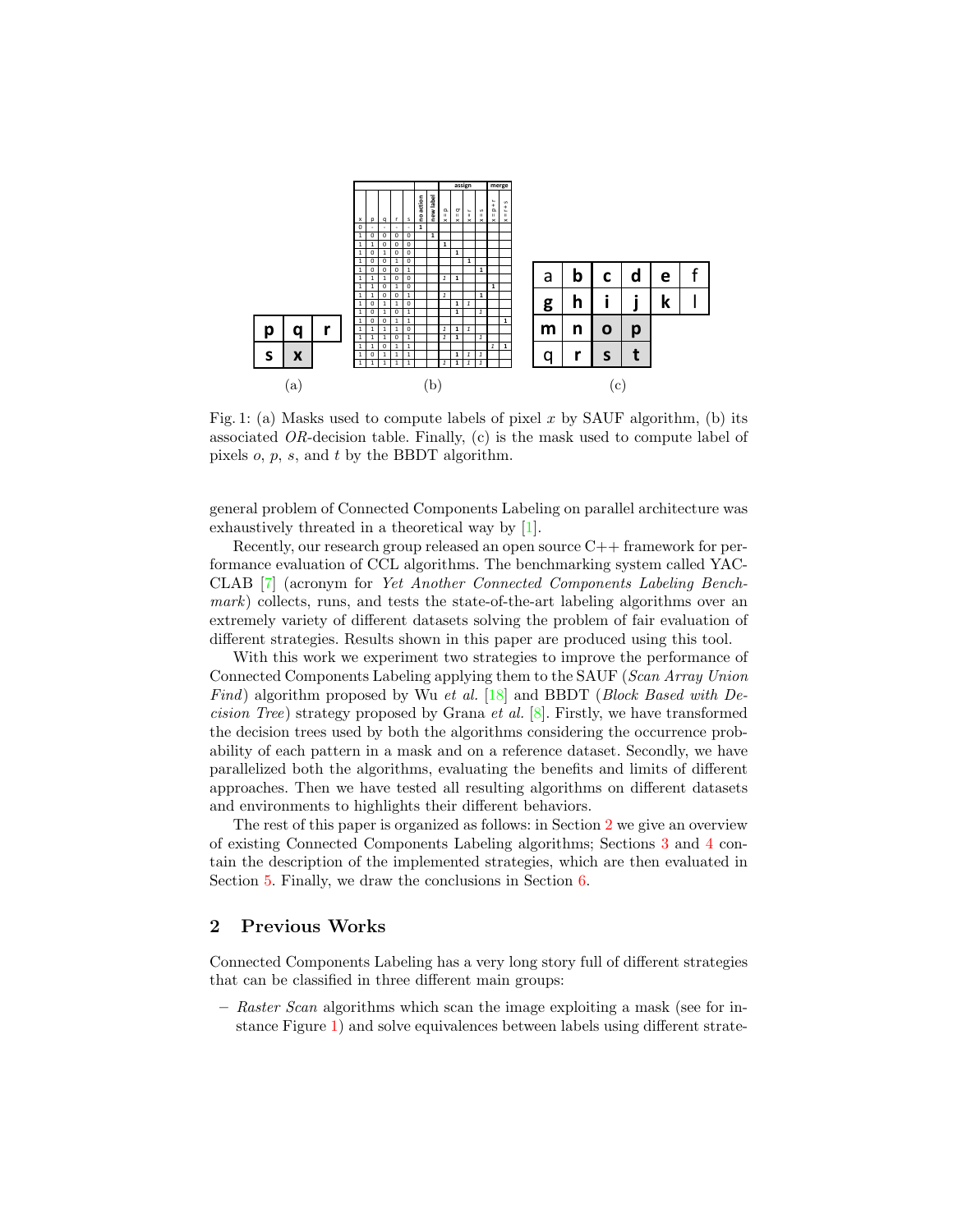gies. Multiscans approaches [\[10\]](#page-10-7), for example, scan the image alternatively in forward and background directions to propagate labels until no changes occur in the output matrix. On the other hand, modern  $Two\,Scan\, algorithms$ [\[8](#page-10-2)[,12](#page-10-8)[,17,](#page-10-0)[18\]](#page-10-6) solve equivalences between labels on-line during the first scan, usually storing them in a Union-Find tree (*i.e.* a 1-D array also called  $P$ ). Provisional labels in the output image are then replaced with the smallest equivalent label found in the flattened P array.

- Searching and Label Propagation algorithms [\[15\]](#page-10-9) scan the image until an unlabeled pixel is found: it receives a new label which is then repetitively propagated to all connected pixels. The process end when unlabeled pixels no longer exist. These algorithms scan the image in an irregular way.
- Contour Tracing techniques [\[4\]](#page-10-10) exploit a single raster scan over the image. During this process all pixels in both the contour and the immediately external background of an object are clockwise tagged in a single operation. Finally, the connected components have to be filled propagating contours' labels.

Two scan algorithms have revealed best performances [\[7\]](#page-10-5), so our analysis focuses on them.

The SAUF algorithm [\[17,](#page-10-0)[18\]](#page-10-6) implements the Union-Find technique with path compression and exploits a decision tree for accessing only the minimum number of already labeled pixels.

In  $[8]$  it was proven that, when performing 8-connected labeling, the scanning process can be extended to block-based scanning, that scans the image in  $2 \times 2$ blocks (BBDT). In that case, because of the large number of possible combinations, the final decision tree is generated automatically by another program [\[9\]](#page-10-11).

He et al. [\[12\]](#page-10-8) recently observed that BBDT checks many pixels repeatedly, because after labeling one pixel, the mask moves to the next one, but many pixels in the current mask are overlapped to the previous ones, which may have already been checked. They thus proposed a Configuration Transition Based (CTB) algorithm which introduces different configurations states in order to make further decisions. This procedure reduces the number of pixels checked and thus speeds up the labeling procedure.

Finally, Grana et al. [\[6\]](#page-10-12) proposed an approach called Optimized Connected Component Labeling with Pixel Prediction (PRED) which employs a reproducible strategy able to avoid repeatedly checking the same pixels multiple times. The first scan phase of PRED is ruled by a forest of decision trees connected into a single graph. Each tree derives from a reduction of one complete optimal decision tree.

## <span id="page-2-0"></span>3 Pattern Analysis and Modeling of Decision Trees

In [\[17\]](#page-10-0) Wu et al. have shown that when considering 8-connected components in a 2D image it is advantageous to exploit the dependencies between pixels in the scan mask to reduce memory accesses. This can be performed with the use of a decision tree which can be derived from the decision table (Figure [1b\)](#page-1-1) associated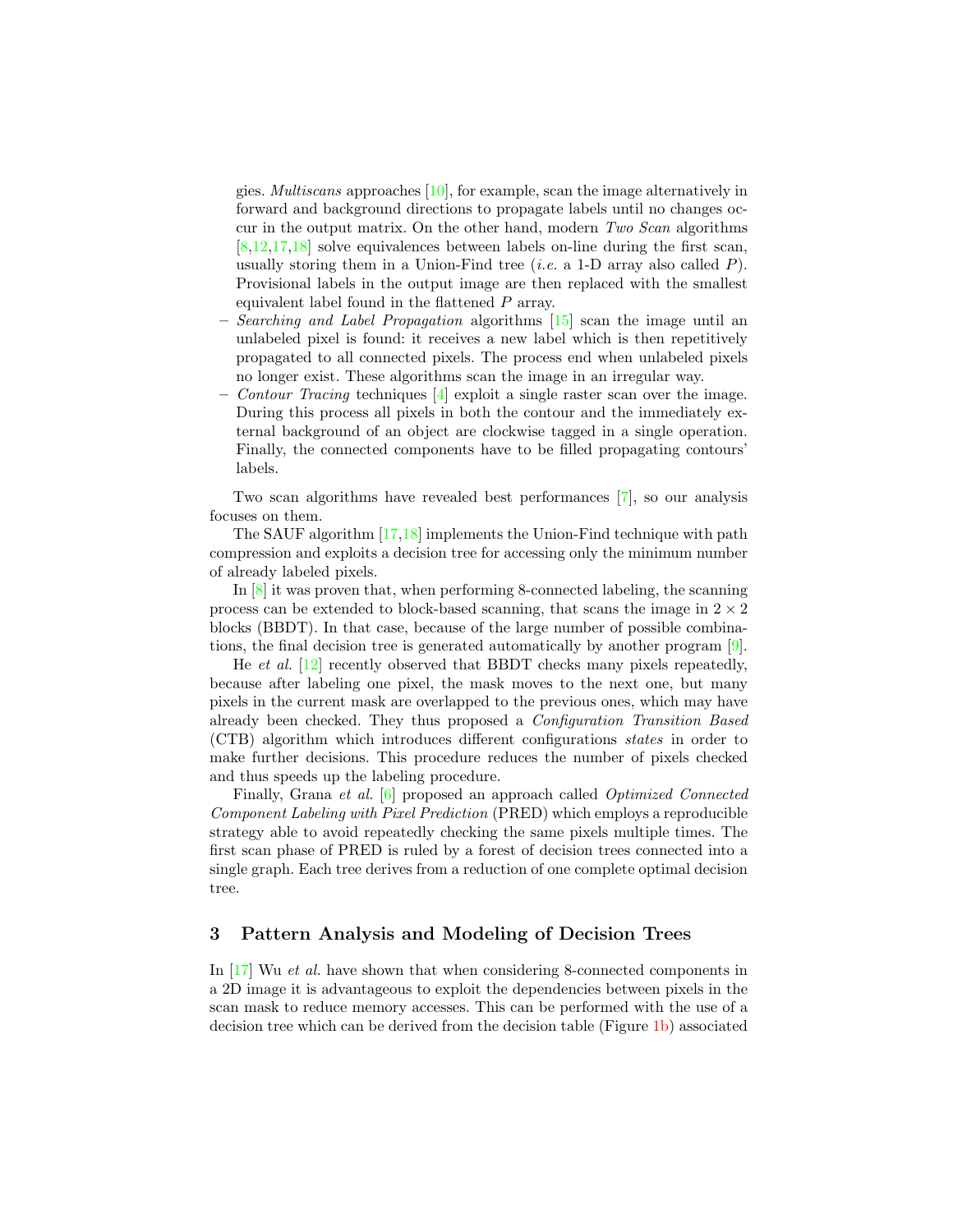<span id="page-3-0"></span>

Fig. 2: Two of the optimal decision trees derivable from Rosenfeld's mask (Figure [1a\)](#page-1-1). Nodes (circle box) show the conditions to check and leaves (square box) contain the action to perform: (1) nothing to do, (2) new label, (3)  $x = p$ , (4)  $x = q$ , (5)  $x = r$ , (6)  $x = s$ , (7)  $x = r + p$  and (8)  $x = r + s$ .

to the scan mask. In  $[8]$  Grana *et al.* proposed an automatic strategy to convert AND-decision tables to OR-decision tables and produce the associated optimal decision tree by the use of a dynamic programming technique originally described by Schumacher et al. [\[16\]](#page-10-13).

The basic concept behind the creation of a simplified tree from a decision table (with  $n$  conditions) is that if two branches lead to the same action the condition from which they originate may be removed. Thus, this conversion can be interpreted as the partitioning of an  $n$ -dimensional hypercube where the vertexes correspond to the  $2<sup>n</sup>$  possible rules. Associating to each condition removal a unitary gain we can select the tree which maximizes the total gain and minimizes the number of memory accesses. Moreover, in  $[9]$ , an exhaustive search procedure is provided to select the most convenient action among the alternatives in the  $OR$ -decision table. This strategy is also proven to generate always one of the possible optimal decision trees. A more detailed description of the tree generation can be found in [\[8\]](#page-10-2).

In Figure [2](#page-3-0) we have reported an example of two equivalent optimal decision tree associated to the SAUF algorithm. The Figure [2a](#page-3-0) shows the tree presented by Wu *et al.* in [\[17\]](#page-10-0), while [2b](#page-3-0) is another tree obtainable from the original  $OR$ decision table.

The novelty of the proposed approach lies on the analysis of the occurrence frequencies of each pattern derived from a mask on a reference dataset. If we generate the trees considering pattern probabilities, we are able to reduce the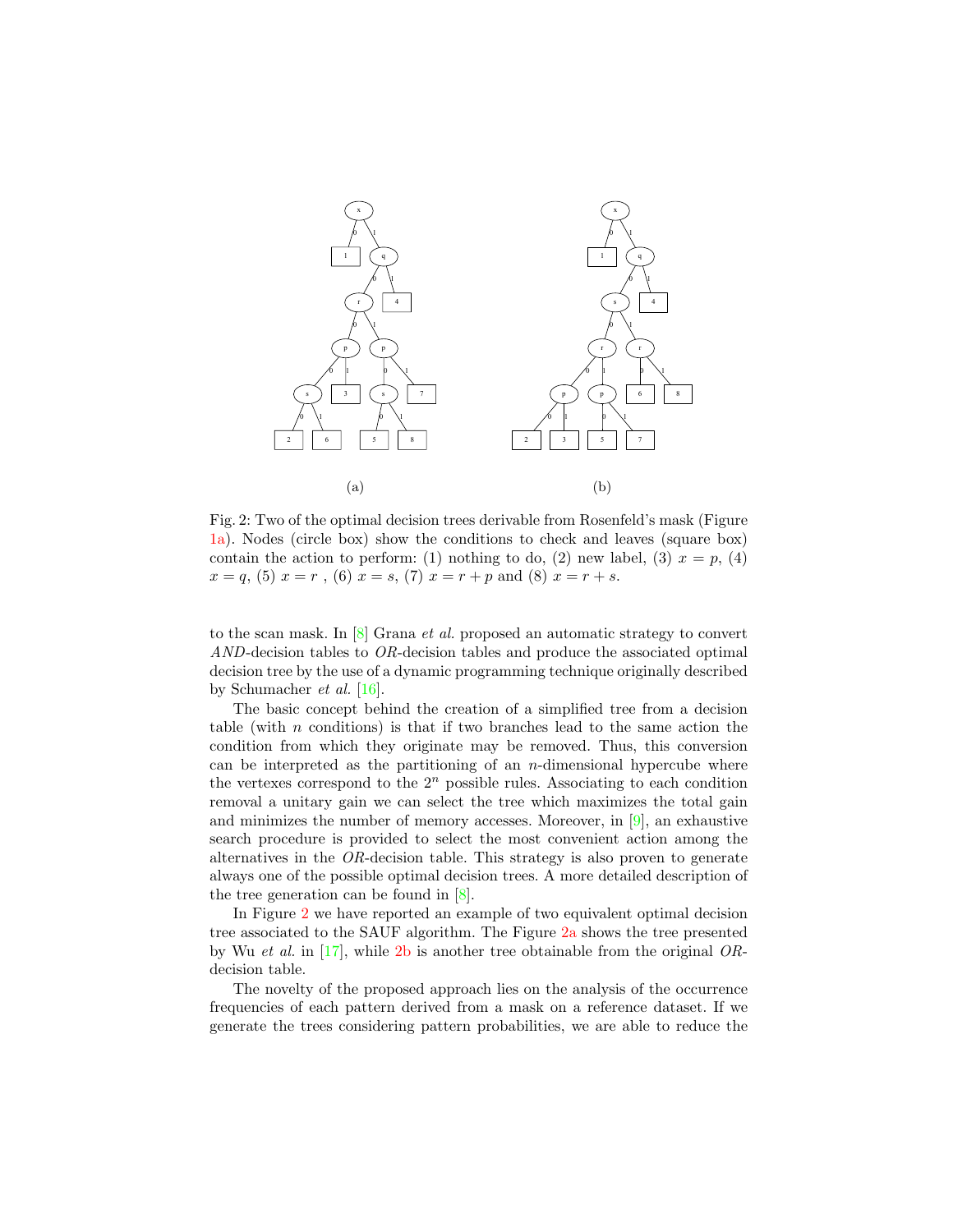<span id="page-4-1"></span>

Fig. 3: (a) Example of binary image depicting text, (b) its labeling considering only the first scan of the parallel implementation of SAUF (two threads), and finally (c) its labeling result.

average number of memory accesses for a specific kind of images. In this case the gain obtained by a condition removal is related to the frequency of associated patterns. We expect that the greater the complexity of the mask is, the higher the gain given by this operation will be.

## <span id="page-4-0"></span>4 Parallel Connected Components Labeling

Modern computer architectures are multi-cores and support multi-threaded applications, so it is convenient to analyze how much the performance of CCL algorithms scale up when multi-threading is involved. The goal is to spread the computational cost among different threads without increasing the execution time with heavy synchronization mechanisms. A basic approach to parallelize two scan labeling algorithms divides images into stripes (chunks) and operates with the following three steps [\[3\]](#page-10-3):

- 1. Compute first scan on each stripe (in parallel);
- 2. Merge border labels and flatten equivalences array  $P$ ;
- 3. Compute second scan on each stripe (in parallel).

Assuming to have n workers available to compute labeling, we can spread the computational cost for the first scan between them dividing the image in  $n$ parts. In order to be cache friendly we choose to cut the image horizontally. Each stripe is then labeled independently (first scan) by each worker using provisional labels.

To avoid getting overlapped labels among different stripes, each thread must use a different set of initial provisional labels. When using 8-connectivity, each  $2\times2$  block of pixels can only contain a single label, so the starting label number for a given thread can be easily calculated as

$$
\left\lfloor \frac{r_i+1}{2} \right\rfloor \cdot \left\lfloor \frac{w+1}{2} \right\rfloor + 1, \tag{1}
$$

where  $r_i$  represents the index of the *i*-th chunk's first row and w is the image width. The background will always take label zero. During the first scan, threads have also to collect any possible equivalence between labels and store it in the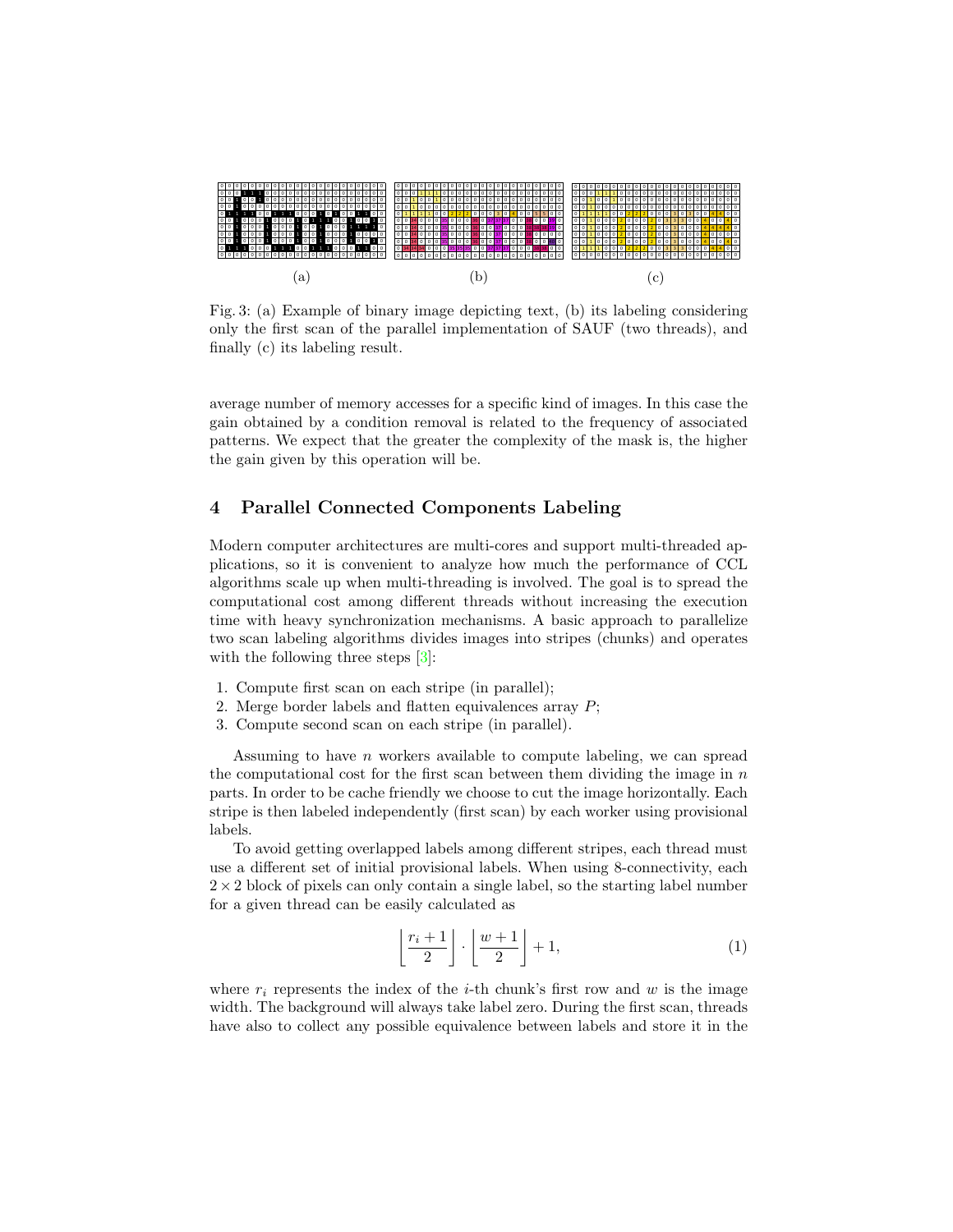P array. To avoid collisions each stripe deals with a disjoint set of labels and this implies non overlapped accesses to the array storing the equivalences. In Figure [3b](#page-4-1) an example of the resulting image from the first scan is reported when two threads are involved.

After the first scan we have to establish a bridge between two adjacent chunks with the operation of Merge (Union of the Union-Find approach). This is required since chunks are labeled with uncorrelated provisional labels. In order to compute Merge we use masks reported in Figure [4.](#page-5-0)

There are basically two strategies to figure out this problem and they are listed below.

- Sequential Merge scans each chunk's border sequentially and does not employ multi-threading, avoiding collision management in label equivalences array.
- $-$  Logarithmic Merge already proposed in [\[3\]](#page-10-3), employs multi-threading to speed up this operation. Indeed, we can operate concurrently on two or more chunks when they are not accessed at the same time by another thread.

For example, if we consider an image processed with eight threads hence divided into eight stripes the Sequential Merge requires 7 stages for merging chunks while the Logarithmic one only 3 ( $log_2 8$ ).

The second approach, compared to the Sequential one, leads, at least in theory, to better performance. However, the management of Logarithmic Merge is more complex when the number of threads is not a power of two, so a correct implementation of it must include additional conditional statements. Hence, as shown in Table [1](#page-6-1) the Sequential Merge operation performs better if compared with Logarithmic. Due to this, all parallel results shown in Section [5](#page-6-0) are obtained using Sequential Merge.

It is important to notice that the described approach leads to a fragmented array of equivalences and consequently the Union-Find tree needs to be flattened in a hop-by-hop way. This behavior is linked to the possibility of having a lot of unused provisional labels associated to each chunk in the P array.

<span id="page-5-0"></span>To conclude the labeling process, the second scan is done in parallel by the same number of threads and using the same mask of the first scan. Second scan better suits the multi-threading approach because it contains few conditional statements.



Fig. 4: (a) Merge mask used by SAUF parallel algorithm and (b) by BBDT parallel algorithm.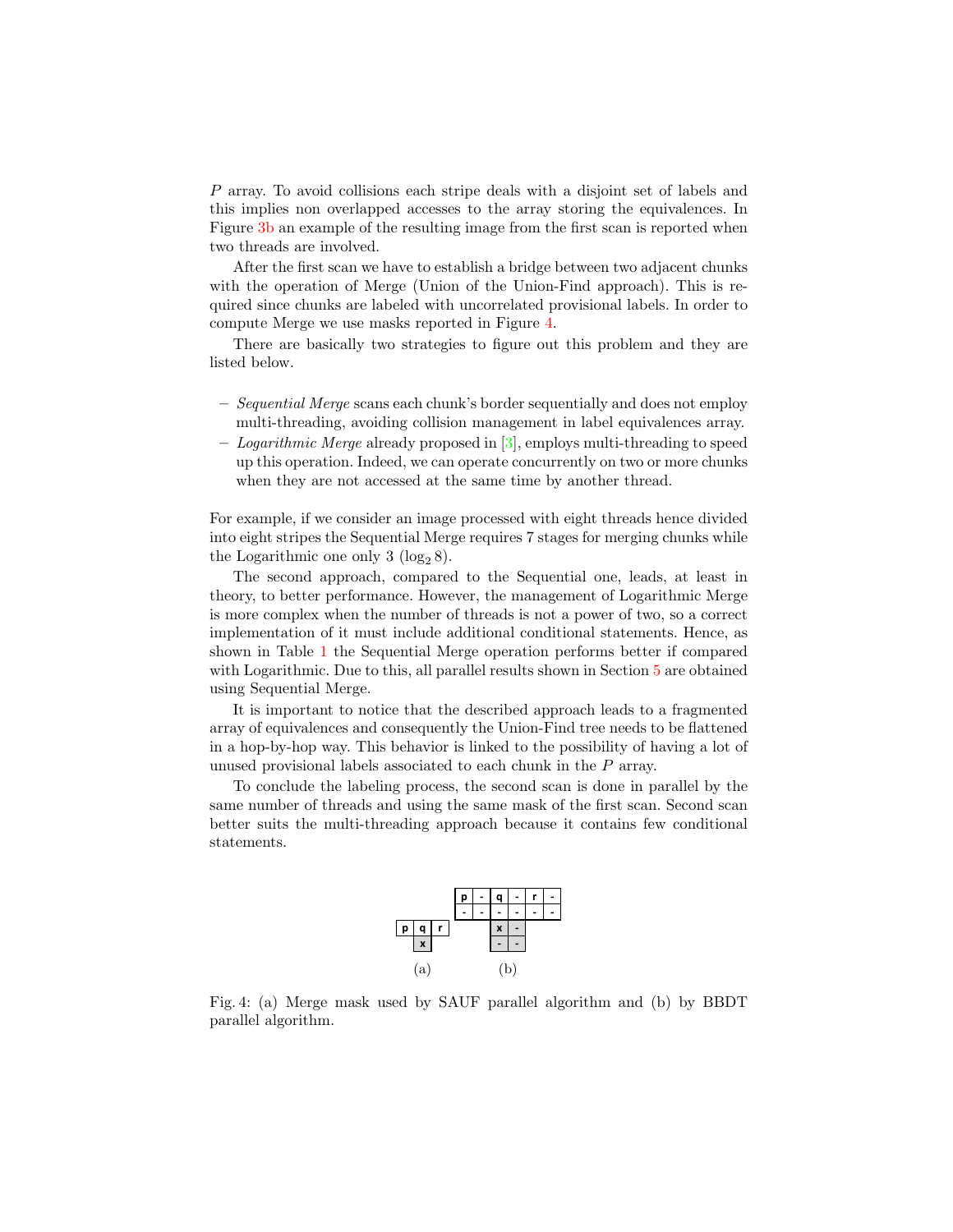<span id="page-6-1"></span>Table 1: Comparison between Sequential and Logarithmic Merge incidence (in percentage) with respect to the total execution time. The reported values are calculated considering all YACCLAB datasets, with different number of threads (hence chunks) and using BBDT parallel algorithm.

|             | $2 \; chunks$ | $\mathit{chunks}$ | 8 chunks | $16$ chunks | 24<br>$\mathit{chunks}$ |
|-------------|---------------|-------------------|----------|-------------|-------------------------|
| Sequential  | $0.45\%$      | $1.49\%$          | $3.35\%$ | $5.34\%$    | $7.10\%$                |
| Logarithmic | $0.84\%$      | $3.64\%$          | $\%$     | $7.63\%$    | $8.73\%$                |

# <span id="page-6-0"></span>5 Experimental Evaluation

In order to produce an overall view of the proposed methods performance, we ran each algorithm using the YACCLAB tool on different environments: a Windows server with two Intel Xeon X5650 CPU @ 2.67GHz and Microsoft Visual Studio 2013 and a Windows PC with an Intel i5-6600 CPU @ 3.30GHz running Microsoft Visual Studio 2013. All tests were repeated 10 times, and for each image the minimum execution time was considered in order to reduce the effects of background processes.

In the following of this section, we use acronyms to refer to the available algorithms: BBDT is the Block Based with Decision Trees algorithm by Grana et al. [\[8\]](#page-10-2), BBDT ALL and BBDT ONE are the versions of the BBDT algorithm with optimal trees generated considering respectively patterns frequency of all datasets described in Section [5.1](#page-6-2) and patterns frequency of the same dataset on which the algorithm is tested. BBDT  $\langle n \rangle$  is the parallel implementation of the BBDT algorithm run with  $n$  threads, SAUF is the Scan Array Union Find algorithm by Wu et al. [\[18\]](#page-10-6), SAUF ALL refers to the algorithm that uses the optimal tree generated considering patterns frequency on all YACCLAB datasets, and, finally,  $SAUF_{\alpha}$  is the SAUF parallel version run using *n* threads. BBDT and SAUF are the algorithms currently included in the OpenCV's connectedComponents function.

#### <span id="page-6-2"></span>5.1 Datasets

The datasets used for tests are currently included in YACCLAB. All images are provided in 1 bit per pixel PNG format, with 0 (black) being background and 1 (white) being foreground. The images can be grouped by their nature as follows:

- $-$  *MIRflickr* is composed by natural images, it contains 25,000 standard resolution images taken from Flickr, with an average resolution of 0.18 megapixels.
- Hamlet and Tobacco [\[13\]](#page-10-14) are two set of document images. The first one contains 104 images scanned from a version of the Hamlet found on Project Gutenberg. The second one is composed of 1290 document images and it is a realistic database for document image analysis research.
- $-$  *Medical* dataset, provided by Dong *et al.* [\[5\]](#page-10-15), is composed of histological images and allow to cover this fundamental field.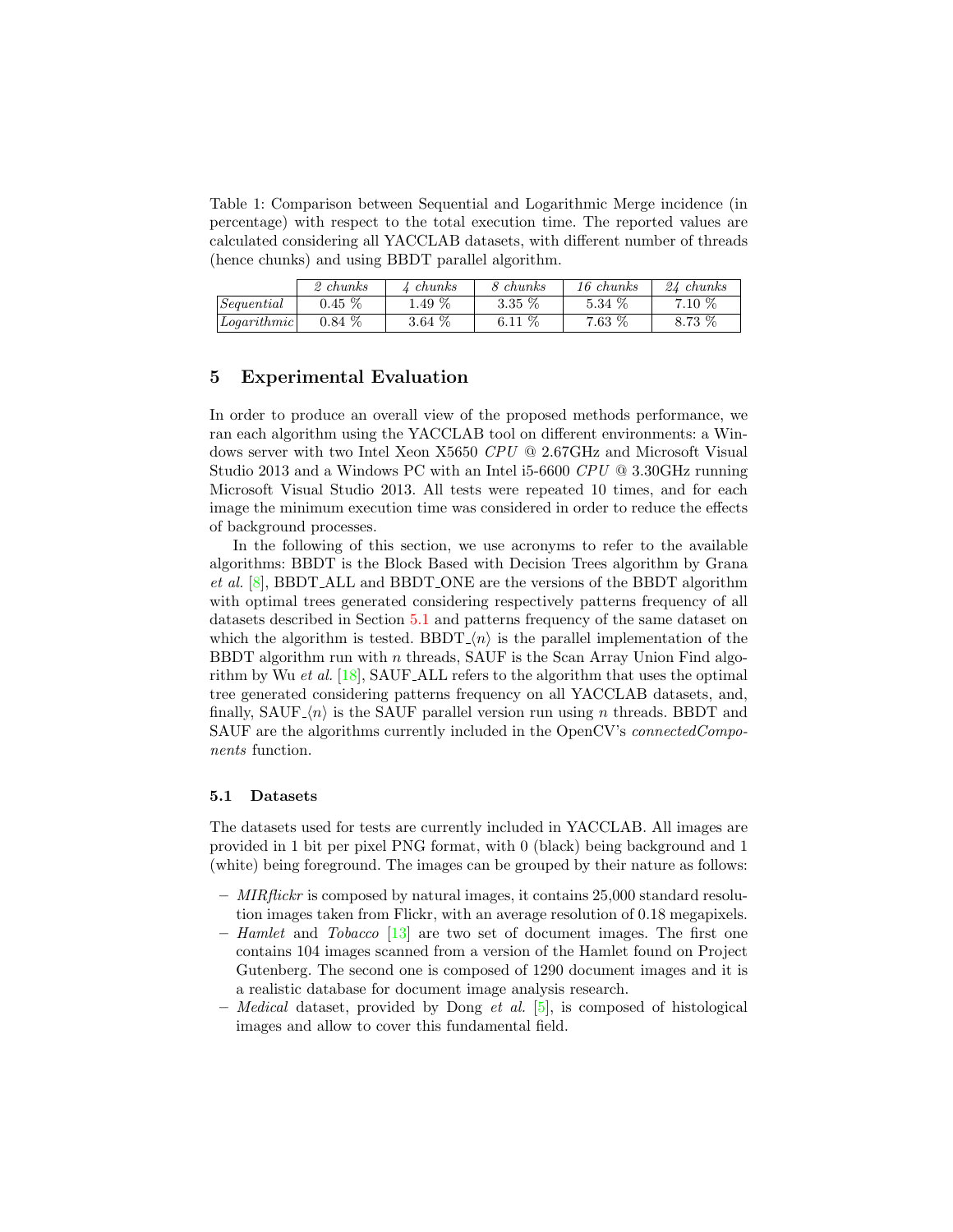|              | <b>BBDT</b> | <b>BBDT_ALL</b> | <b>BBDT_ONE</b> |
|--------------|-------------|-----------------|-----------------|
| 3DPeS        | 0.678       | 0.621           | 0.645           |
| Fingerprints | 0.343       | 0.322           | 0.320           |
| Hamlet       | 5.284       | 5.048           | 5.252           |
| Medical      | 2.273       | 2.154           | 2.213           |
| MIR flickr   | 0.450       | 0.414           | 0.424           |
| Tobacco800   | 7.752       | 7.283           | 7.431           |

<span id="page-7-0"></span>Table 2: Results in ms on Windows PC with i5-6600 @ 3.30 GHz and Microsoft Visual Studio 2013 (lower is better).

- $-$  Fingerprints [\[14\]](#page-10-16) accommodates 960 fingerprint images collected by using low-cost optical sensors or synthetically generated.
- $-3DPeS$  [\[2\]](#page-10-17) is a surveillance dataset mainly designed for people re-identification in multi-camera systems with non-overlapped fields of view. Images have an average amount of 0.41 million of pixels to analyze and 320 components to label.
- $-$  Random contains black and white random noise images with nine different foreground densities (from 10% up to 90%).

A more detailed description of the YACCLAB's datasets can be found in [\[7\]](#page-10-5).

#### 5.2 Frequencies Results

Firstly, we have run the tree generator algorithm described in Section [3](#page-2-0) on the SAUF mask considering the patterns frequency of all YACCLAB datasets. The resulting tree is the one reported in Figure [2b,](#page-3-0) that is different from the one proposed by Wu et al. (Figure  $2a$ ), but it is one of the optimal equivalent trees derivable from decision table in Figure [1b](#page-1-1) without considering frequencies. Indeed, the small number of conditions for this case limits the number of possible operations on trees. However, Table [3b](#page-8-0) shows that the tree generated by our algorithm requires from 0.03% to 0.27% less memory accesses when applied on real datasets. Instead, as expected, on random dataset the number of accesses is almost the same due to its uniform distribution of patterns' probability. In Table [3a](#page-8-0) comparison between execution time is also reported.

The BBDT algorithm, instead, requires much more complex trees because of the high number of conditions to check and thus leaves space for better optimization. In Table [2](#page-7-0) the execution times of three BBDT algorithms which use different trees are compared: the first one is obtained with uniform frequencies (BBDT), the second one is generated considering all YACCLAB dataset frequencies (BBDT ALL), and, finally, the third one employs the tree generated by the frequencies of dataset on which it is tested (BBDT ONE). Table [2](#page-7-0) demonstrates that the pattern analysis leads to better performance compared to the original BBDT algorithm. It is important to highlight that the best results are obtained with BBDT ALL algorithm instead of BBDT ONEs: this is an unexpected result considering how trees have been generated. From our knowledge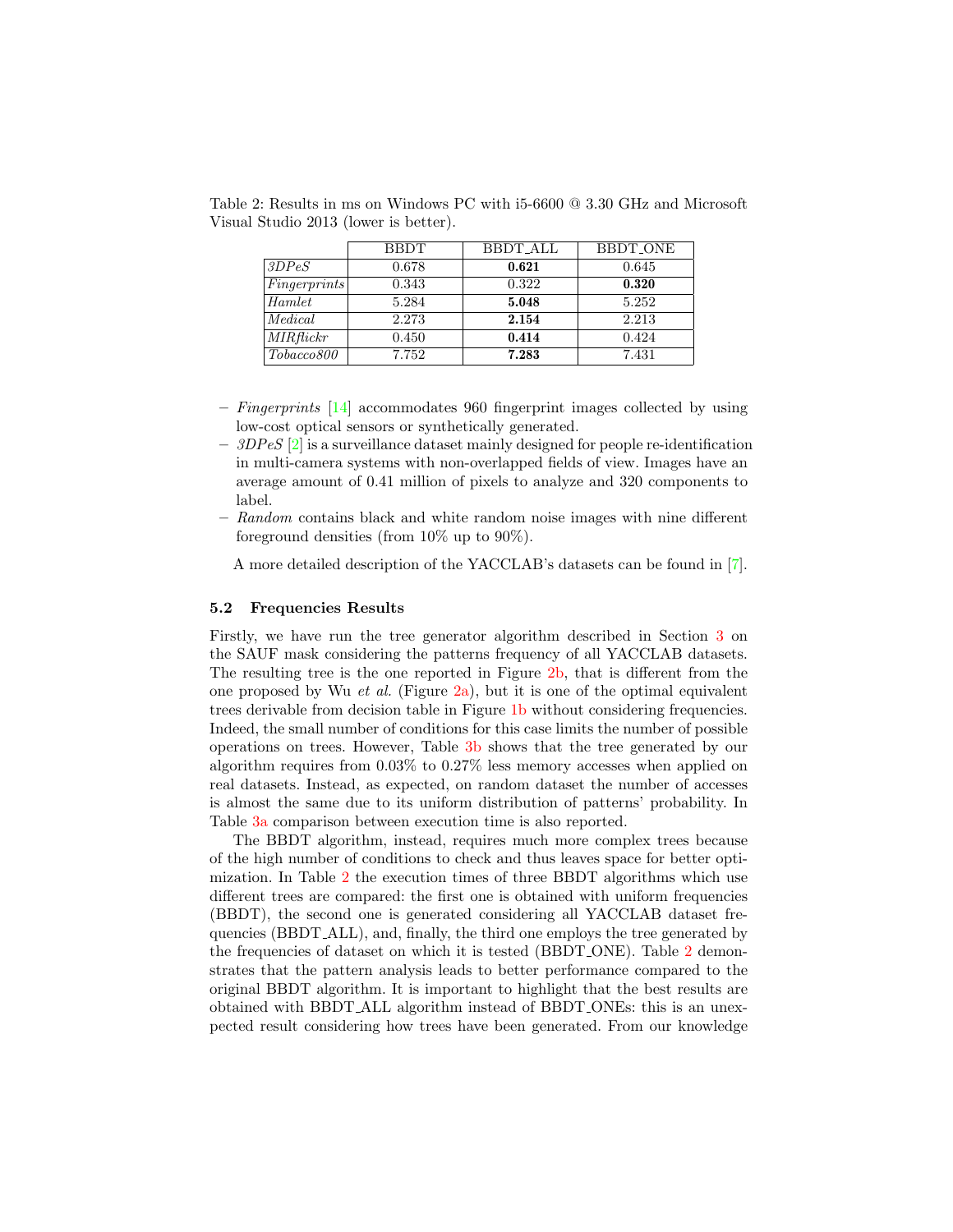|              | <b>SAUF</b> | <b>SAUF_ALL</b> |              | <b>SAUF</b>   | <b>SAUF_ALL</b> |
|--------------|-------------|-----------------|--------------|---------------|-----------------|
| 3DPeS        | 2.059       | 2.037           | 3DPeS        | 2069566       | 2069002         |
| Fingerprints | 0.847       | 0.844           | Fingerprints | 809 288       | 807136          |
| Hamlet       | 15.070      | 14.834          | Hamlet       | 14325113      | 14 310 510      |
| Medical      | 6.505       | 6.401           | Medical      | 7035408       | 7028268         |
| MIR flickr   | 1.053       | 1.059           | MIR flickr   | 1 1 7 0 0 6 6 | 1168648         |
| Tobacco800   | 24.667      | 24.606          | Tobacco 800  | 23873949      | 23857166        |
| Random       | 28.731      | 29.065          | Random       | 20 963 033    | 20 963 038      |
|              |             |                 |              |               |                 |
|              | (a)         |                 |              | (b)           |                 |

<span id="page-8-0"></span>Table 3: (a) Results in ms on Windows with Intel i5-6600 @ 3.30GHz and Microsoft Visual Studio 2013 (lower is better) with optimization disabled. (b) Analysis of memory accesses performed on YACCLAB dataset.

the only reasonable explanation is related to the code optimizations applied by the compiler.

The improvements related to frequency analysis, albeit limited, are significant given the maturity of the problem and the performance achieved by the best existing algorithms.

#### 5.3 Parallel Results

The parallel implementation of both BBDT and SAUF is based on the OpenCV's build in *parallel for* function. This function runs the parallel loop of one of the available parallel frameworks, selecting it at compilation time. All parallel results presented in this paper are obtained using Intel Threading Building Blocks (TBB). Table [4](#page-9-1) shows the average execution time of sequential and parallel version of both the algorithms on all dataset and with different number of threads. Experiments reveal that the overhead introduced by the  $parallel\_for$  with TBB is negligible *i.e.* the execution time of a sequential algorithm and its parallel version implemented with OpenCV parallel framework and tested with one thread is the same. As shown in Table [4,](#page-9-1) the speed up obtained with two threads on SAUF is  $\times 1.5$  in average and it increases up to  $\times 4$  on random dataset when 12 threads are involved. Starting from 16 threads (i.e. when hyper-threading is involved and threads share cache of both first and second level) the performance of SAUF decrease. This could be explained by the increment of instruction cache misses due to data overflow. For what concerns BBDT algorithm, experimental results demonstrate a greater speed up with low number of threads (*i.e.*  $\times$ 1.7 with 2 threads, up to  $\times$ 4.7 on random dataset with 8 threads). However, increasing the parallelism, as it happens with the SAUF algorithm, leads to worse performance. Once again this behavior could be related to the increase of instruction cache misses that, in this case, occur starting from 8 threads, because BBDT code footprint is much bigger than SAUF one.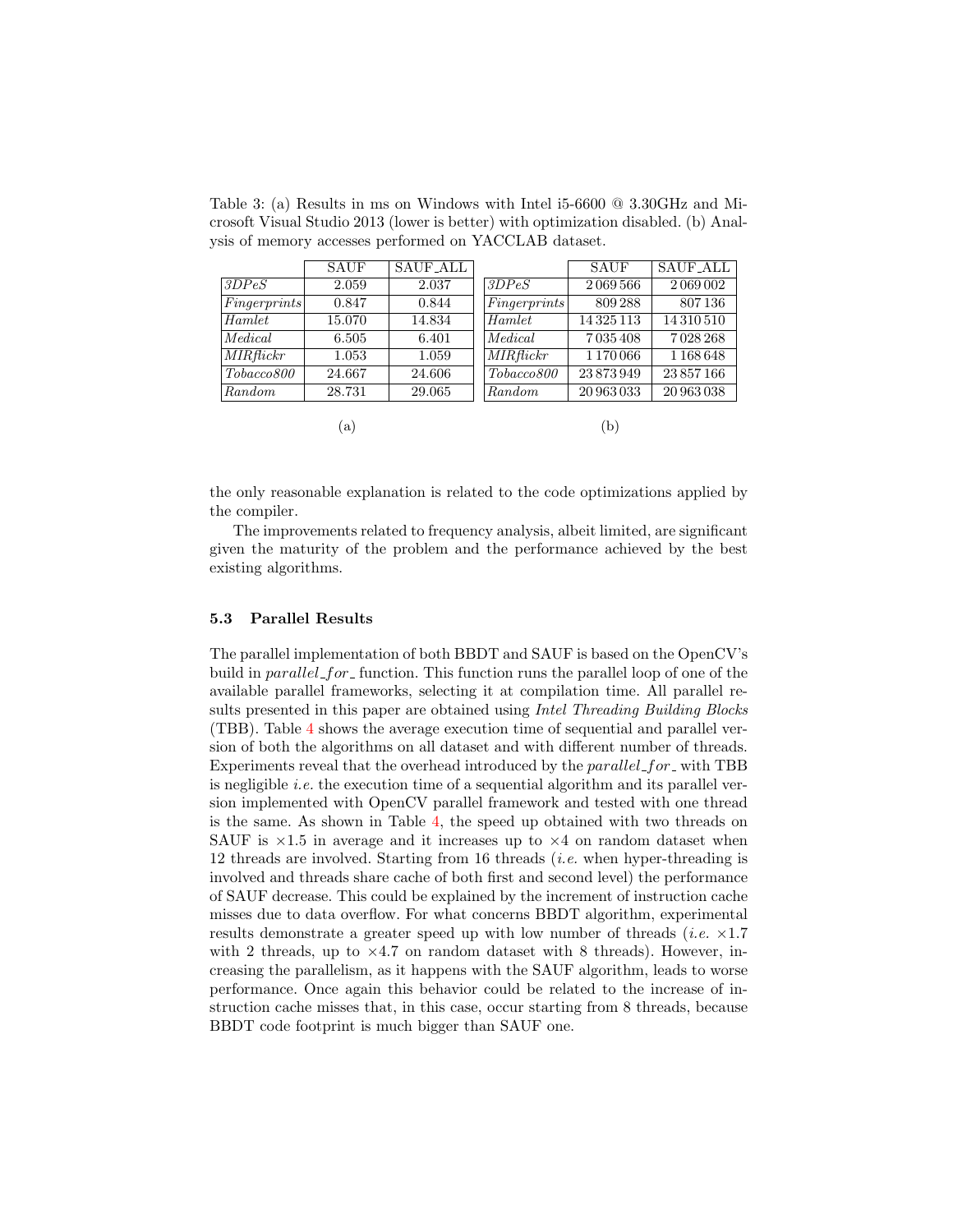<span id="page-9-1"></span>Table 4: Average results in ms on a virtual Windows workstation with two Intel Xeon X5650 CPU @ 2.67GHz (6 physical cores and 12 logical processors per socket) and Microsoft Visual Studio 2013 (lower is better).

|                          | <b>SAUF</b> | $\overline{\text{SAUF}}\_2$ | SAUF <sub>-4</sub> | SAUF <sub>-8</sub> |       | $SAUF_12 SAUF_16 SAUF_24 $ |       |
|--------------------------|-------------|-----------------------------|--------------------|--------------------|-------|----------------------------|-------|
| 3DPeS                    | 1.817       | 1.258                       | 1.013              | 0.886              | 0.845 | 0.972                      | 0.969 |
| Fingerprints             | 0.793       | 0.548                       | 0.431              | 0.361              | 0.338 | 0.402                      | 0.426 |
| Hamlet                   | 13.449      | 8.682                       | 6.726              | 5.651              | 5.338 | 5.615                      | 5.446 |
| Medical                  | 6.316       | 4.414                       | 3.104              | 2.626              | 2.542 | 2.742                      | 2.745 |
| $\vert$ <i>MIRflickr</i> | 1.053       | 0.770                       | 0.608              | 0.544              | 0.543 | 0.618                      | 0.657 |
| Tobacco 800              | 22.075      | 14.362                      | 11.083             | 9.445              | 9.057 | 9.457                      | 9.166 |
| Random                   | 31.525      | 19.554                      | 11.956             | 8.695              | 7.795 | 9.144                      | 8.605 |

|                    | <b>BBDT</b> | BBDT 2 | BBDT 4 | BBDT 8 |       | BBDT 12 BBDT 16 BBDT 24 |        |
|--------------------|-------------|--------|--------|--------|-------|-------------------------|--------|
| 3DPeS              | 1.274       | 0.794  | 0.609  | 0.720  | 0.812 | 0.918                   | 1.002  |
| Fingerprints       | 0.606       | 0.386  | 0.298  | 0.274  | 0.290 | 0.347                   | 0.388  |
| Hamlet             | 10.528      | 5.989  | 4.342  | 4.528  | 5.186 | 5.423                   | 6.146  |
| Medical            | 4.945       | 3.051  | 1.831  | 2.060  | 2.407 | 2.621                   | 2.998  |
| $\vert$ MIRflickr  | 0.790       | 0.520  | 0.393  | 0.438  | 0.479 | 0.559                   | 0.622  |
| $\vert$ Tobacco800 | 16.587      | 9.590  | 6.518  | 7.207  | 8.206 | 9.215                   | 10.375 |
| $\vert$ Random     | 25.106      | 13.177 | 7.084  | 5.375  | 6.004 | 7.567                   | 8.387  |

# <span id="page-9-0"></span>6 Conclusions

In this paper we presented two different approaches able to speed up two scan Connected Components Labeling algorithms. The first strategy operates on optimal decision trees in order to reduce memory accesses and improve performance. This transformation processes can be performed off-line and requires to know the occurrences of all possible patterns on a reference dataset or a group of them. As shown, the proposed approach leads to an improvement of the performance of CCL if applied to complex decision trees, such as the one implemented by BBDT. The second strategy employs multi-threading in order to spread computational cost among different processes. Differently from the first approach it is easily applicable to all two scan algorithms. The source code of the described algorithms is included in YACCLAB: we strongly believe that given the maturity of the problem and the subtlety involved in the implementation, it should be mandatory to allow the community to reproduce the results without forcing everyone to reimplement every proposal. To conclude, the parallel versions of BBDT and SAUF algorithms discussed in this paper have been submitted to OpenCV.